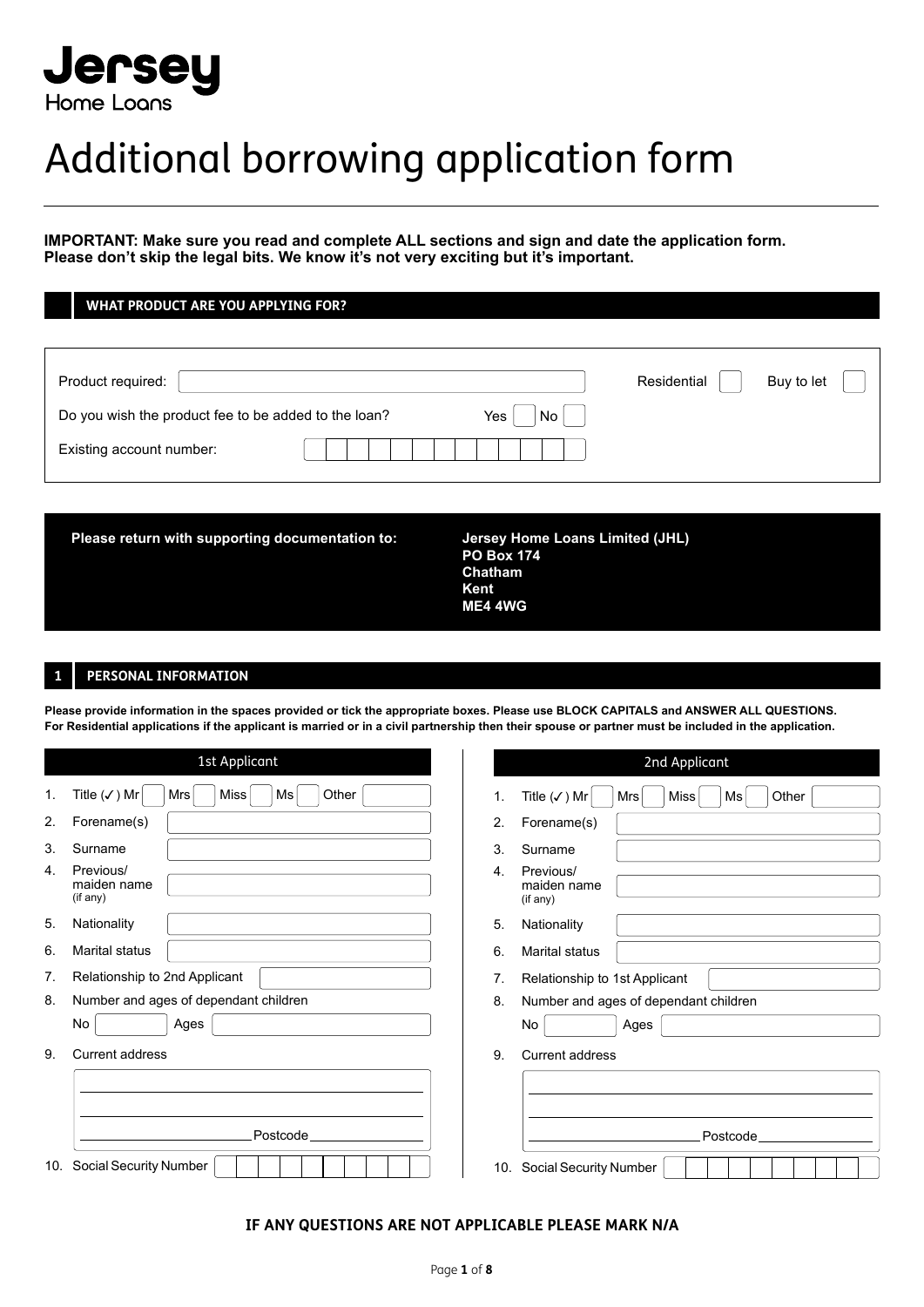Personal information - continued

|                                                                                                                                                      |                                                  | 1st Applicant                                                  |     |                                                                                                                                | 2nd Applicant                                    |
|------------------------------------------------------------------------------------------------------------------------------------------------------|--------------------------------------------------|----------------------------------------------------------------|-----|--------------------------------------------------------------------------------------------------------------------------------|--------------------------------------------------|
| 11.                                                                                                                                                  | Basis of occupation                              |                                                                | 11. | Basis of occupation                                                                                                            |                                                  |
|                                                                                                                                                      | Owner/occupier                                   | Private tenant<br>With parents                                 |     | Owner/occupier                                                                                                                 | Private tenant<br>With parents                   |
|                                                                                                                                                      | States tenant                                    | Other (please specify)                                         |     | States tenant                                                                                                                  | Other (please specify)                           |
|                                                                                                                                                      | 12. Contact details                              |                                                                |     | 12. Contact details                                                                                                            |                                                  |
|                                                                                                                                                      | Home tel                                         |                                                                |     | Home tel                                                                                                                       |                                                  |
|                                                                                                                                                      | Work tel                                         |                                                                |     | Work tel                                                                                                                       |                                                  |
|                                                                                                                                                      | Mobile                                           |                                                                |     | Mobile                                                                                                                         |                                                  |
|                                                                                                                                                      | Email                                            |                                                                |     | Email                                                                                                                          |                                                  |
|                                                                                                                                                      | 13. Date moved into<br>current address           | Month<br>Year                                                  | 13. | Date moved into<br>current address                                                                                             | Month<br>Year                                    |
| 14. If you have lived at your current address for less than three<br>years please provide all other addresses occupied in this<br>period.<br>period. |                                                  |                                                                |     | 14. If you have lived at your current address for less than three<br>years please provide all other addresses occupied in this |                                                  |
|                                                                                                                                                      |                                                  |                                                                |     |                                                                                                                                |                                                  |
|                                                                                                                                                      |                                                  |                                                                |     |                                                                                                                                |                                                  |
|                                                                                                                                                      |                                                  | Postcode                                                       |     |                                                                                                                                | Postcode                                         |
|                                                                                                                                                      | 15. Basis of occupation                          |                                                                |     | 15. Basis of occupation                                                                                                        |                                                  |
|                                                                                                                                                      | Owner/occupier                                   | Private tenant<br>With parents                                 |     | Owner/occupier                                                                                                                 | Private tenant<br>With parents                   |
|                                                                                                                                                      | States tenant                                    | Other (please specify)                                         |     | States tenant                                                                                                                  | Other (please specify)                           |
|                                                                                                                                                      |                                                  |                                                                |     |                                                                                                                                |                                                  |
|                                                                                                                                                      | <b>EMPLOYMENT STATUS</b>                         |                                                                |     |                                                                                                                                |                                                  |
|                                                                                                                                                      | Employed - Please complete section 2             | Self-employed - Please complete section 3                      |     |                                                                                                                                |                                                  |
|                                                                                                                                                      | <b>EMPLOYMENT DETAILS - IF EMPLOYED</b>          |                                                                |     |                                                                                                                                |                                                  |
|                                                                                                                                                      |                                                  | Employed applicants - Please enclose your last three payslips. |     |                                                                                                                                |                                                  |
|                                                                                                                                                      |                                                  | 1st Applicant                                                  |     |                                                                                                                                | 2nd Applicant                                    |
|                                                                                                                                                      |                                                  |                                                                |     |                                                                                                                                |                                                  |
|                                                                                                                                                      | 16. Occupation                                   |                                                                |     | 16. Occupation                                                                                                                 |                                                  |
|                                                                                                                                                      | 17. Basic pay (before tax)                       |                                                                |     |                                                                                                                                |                                                  |
|                                                                                                                                                      |                                                  | £<br>per annum                                                 |     | 17. Basic pay (before tax)                                                                                                     | £<br>per annum                                   |
|                                                                                                                                                      | Basic pay (after tax)                            | £<br>per annum                                                 |     | Basic pay (after tax)                                                                                                          | £<br>per annum                                   |
|                                                                                                                                                      | 18. Regular overtime/<br>non-guaranteed bonus    | £<br>per annum                                                 |     | 18. Regular overtime/<br>non-guaranteed bonus                                                                                  | £<br>per annum                                   |
|                                                                                                                                                      | 19. Guaranteed bonus/<br>commission              | £<br>per annum                                                 |     | 19. Guaranteed bonus/<br>commission                                                                                            | £<br>per annum                                   |
|                                                                                                                                                      | 20. Maintenance income                           | £<br>per annum                                                 |     | 20. Maintenance income                                                                                                         | £<br>per annum                                   |
|                                                                                                                                                      | 21. Private pension income                       | £<br>per annum                                                 |     | 21. Private pension income                                                                                                     | £<br>per annum                                   |
|                                                                                                                                                      | 22. Other income                                 | £<br>per annum                                                 |     | 22. Other income                                                                                                               | £<br>per annum                                   |
|                                                                                                                                                      | Source                                           |                                                                |     | Source                                                                                                                         |                                                  |
|                                                                                                                                                      | 23. Name, address and contact number of employer |                                                                |     |                                                                                                                                | 23. Name, address and contact number of employer |
|                                                                                                                                                      |                                                  |                                                                |     |                                                                                                                                |                                                  |
|                                                                                                                                                      |                                                  |                                                                |     |                                                                                                                                |                                                  |
|                                                                                                                                                      |                                                  |                                                                |     |                                                                                                                                |                                                  |
|                                                                                                                                                      |                                                  | Postcode                                                       |     |                                                                                                                                | Postcode                                         |
|                                                                                                                                                      | Telephone number                                 |                                                                |     | Telephone number                                                                                                               |                                                  |
|                                                                                                                                                      | 24. Payroll reference                            |                                                                |     | 24. Payroll reference                                                                                                          |                                                  |
|                                                                                                                                                      | 25. Length of service                            | Months<br>Years                                                | 25. | Length of service                                                                                                              | Months<br>Years                                  |
|                                                                                                                                                      | 26. Type of employment $(V)$                     | Permanent contract                                             |     | 26. Type of employment $(V)$                                                                                                   | Permanent contract                               |
|                                                                                                                                                      | Temporary (casual)<br>Other (please specify)     | Fixed term contract                                            |     | Temporary (casual)<br>Other (please specify)                                                                                   | Fixed term contract                              |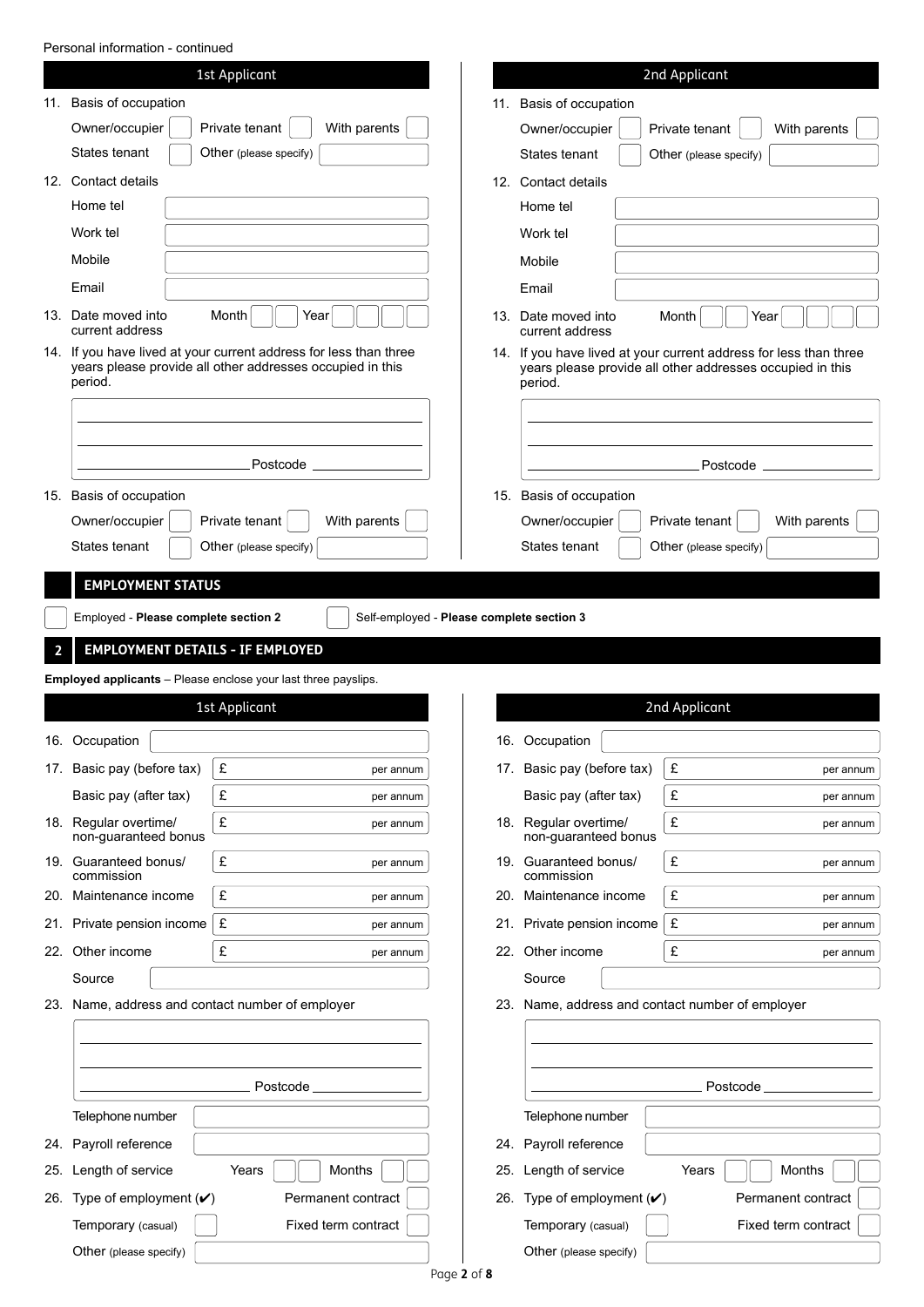#### **EMPLOYMENT DETAILS - IF SELF-EMPLOYED 3**

**Self-employed applicants/Business details** – Please enclose copies of your last three years' accounts.

|     | 1st Applicant                                                                                                                                          |     | 2nd Applicant                                                                                |  |  |
|-----|--------------------------------------------------------------------------------------------------------------------------------------------------------|-----|----------------------------------------------------------------------------------------------|--|--|
|     | 27. Nature of business                                                                                                                                 | 27. | Nature of business                                                                           |  |  |
| 28. | How long has it been trading? Years<br>Months                                                                                                          | 28. | How long has it been trading? Years<br>Months                                                |  |  |
| 29. | Company registration no.<br>(if applicable)                                                                                                            | 29. | Company registration no.<br>(if applicable)                                                  |  |  |
|     | Registered name                                                                                                                                        |     | Registered name                                                                              |  |  |
|     | 30. Trading name (if different<br>from registered name)                                                                                                |     | 30. Trading name (if different<br>from registered name)                                      |  |  |
|     | 31. Registered office/trading address(es)                                                                                                              |     | 31. Registered office/trading address(es)                                                    |  |  |
|     |                                                                                                                                                        |     |                                                                                              |  |  |
|     |                                                                                                                                                        |     |                                                                                              |  |  |
|     | Postcode_                                                                                                                                              |     | Postcode                                                                                     |  |  |
|     | Telephone number                                                                                                                                       |     | Telephone number                                                                             |  |  |
|     | 32. Names and residential addresses of directors/officers/partners                                                                                     |     | 32. Names and residential addresses of directors/officers/partners                           |  |  |
|     |                                                                                                                                                        |     |                                                                                              |  |  |
|     |                                                                                                                                                        |     |                                                                                              |  |  |
|     | Postcode                                                                                                                                               |     | Postcode_                                                                                    |  |  |
|     | 33. Please state the Net profit for each of the last three years.<br>Net profit $\mathbf{E}$                                                           |     | 33. Please state the Net profit for each of the last three years.<br>Net profit $\mathbf{E}$ |  |  |
|     | Year end<br>Net profit $\vert$ £                                                                                                                       |     | Year end                                                                                     |  |  |
|     | Year end<br>Net profit $\mathbf{E}$<br>Year end                                                                                                        |     | Net profit $E$<br>Year end<br>Net profit $\mathbf E$<br>Year end                             |  |  |
|     | 34. Name and address of accountant                                                                                                                     |     | 34. Name and address of accountant                                                           |  |  |
|     |                                                                                                                                                        |     |                                                                                              |  |  |
|     |                                                                                                                                                        |     |                                                                                              |  |  |
|     | Postcode                                                                                                                                               |     | Postcode                                                                                     |  |  |
|     | Telephone number                                                                                                                                       |     | Telephone number                                                                             |  |  |
|     | Fax number                                                                                                                                             |     | Fax number                                                                                   |  |  |
|     | Email                                                                                                                                                  |     | Email                                                                                        |  |  |
|     | <b>ALL APPLICANTS</b>                                                                                                                                  |     |                                                                                              |  |  |
|     | All applicants - If your present employment/self-employment has been for less than one year, please provide details of your previous employment during |     |                                                                                              |  |  |
|     | the last three years.                                                                                                                                  |     |                                                                                              |  |  |
|     | 1st Applicant                                                                                                                                          |     | 2nd Applicant                                                                                |  |  |
| 35. | Self-employed<br><b>Employment status</b><br>Employed                                                                                                  | 35. | Self-employed<br><b>Employment status</b><br>Employed                                        |  |  |
| 36. | Employer's/Trading name                                                                                                                                | 36. | Employer's/Trading name                                                                      |  |  |
| 37. | Employer's/Trading address                                                                                                                             | 37. | Employer's/Trading address                                                                   |  |  |
|     |                                                                                                                                                        |     |                                                                                              |  |  |
|     | Postcode                                                                                                                                               |     | Postcode                                                                                     |  |  |
| 38. | Telephone number                                                                                                                                       | 38. | Telephone number                                                                             |  |  |
| 39. | Nature of business                                                                                                                                     | 39. | Nature of business                                                                           |  |  |
|     | Months<br>40. Period in employment/<br>Years                                                                                                           | 40. | Period in employment/<br>Months<br>Years                                                     |  |  |
|     | self-employment                                                                                                                                        |     | self-employment                                                                              |  |  |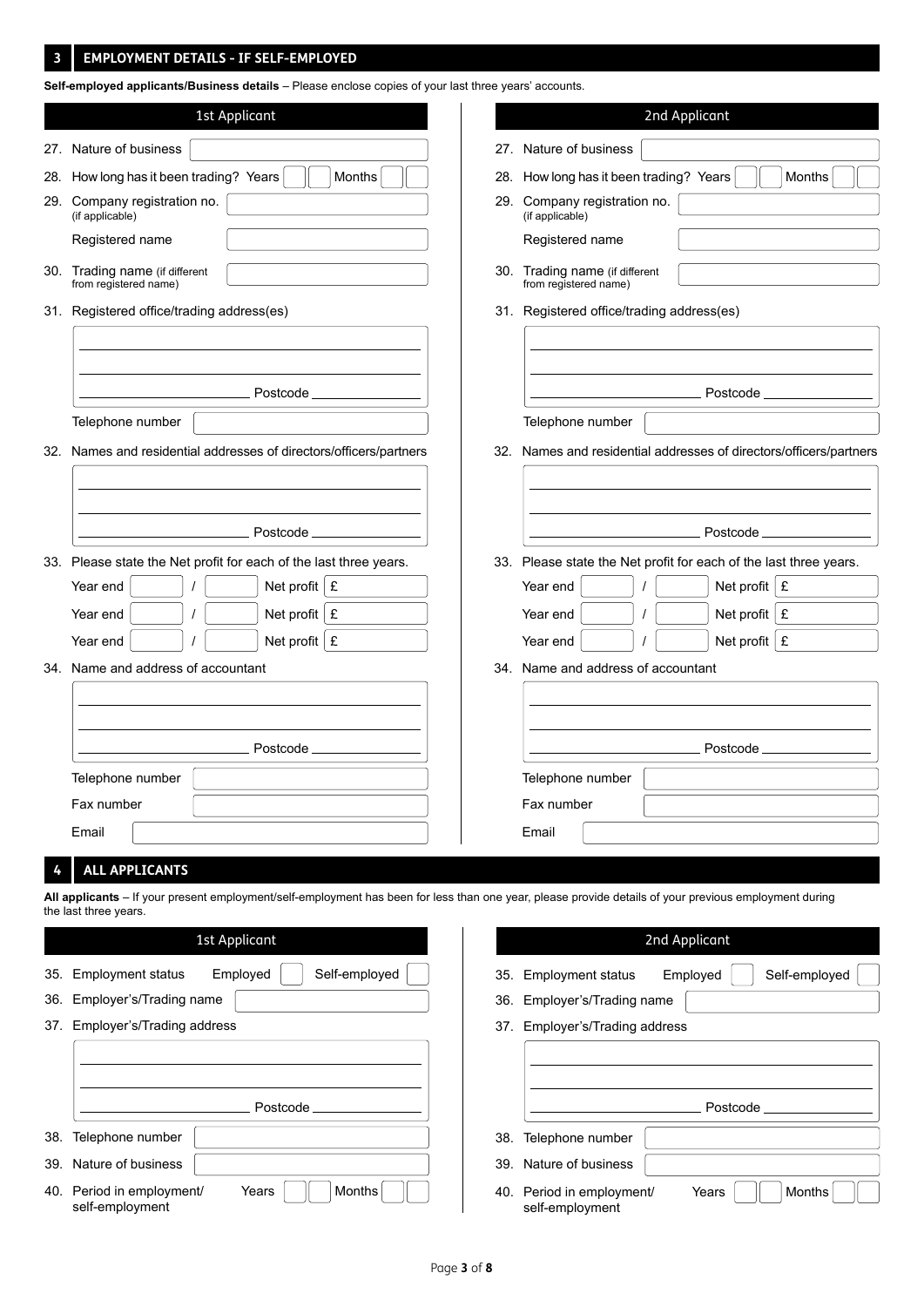# **5 FINANCIAL DETAILS**

| 2nd Applicant                                                                                                                                                                                       |
|-----------------------------------------------------------------------------------------------------------------------------------------------------------------------------------------------------|
| 41. Do you have a mortgage and/or hav<br>other property?                                                                                                                                            |
| If NO, go to question 46                                                                                                                                                                            |
| 42. If YES, please provide the full name<br>lender/landlord                                                                                                                                         |
| Pos                                                                                                                                                                                                 |
| 43. Lender's account/ref no                                                                                                                                                                         |
| 44. Address of mortgaged property                                                                                                                                                                   |
| Pos                                                                                                                                                                                                 |
| 45. If the mortgage is current                                                                                                                                                                      |
| Outstanding amount<br>£                                                                                                                                                                             |
| £<br>Amount originally borrowed                                                                                                                                                                     |
| £<br>Current monthly payment                                                                                                                                                                        |
| Date loan was taken out Month                                                                                                                                                                       |
| 46. Please provide details of properties<br>a mortgage                                                                                                                                              |
|                                                                                                                                                                                                     |
|                                                                                                                                                                                                     |
| - Pos                                                                                                                                                                                               |
| 47. Please provide details of all outstanding monthly commitments<br>47. Please provide details of all outstane<br>in excess of £50 and indicate $(V)$ if<br>completion of your mortgage.           |
| To be<br>Total amount                                                                                                                                                                               |
| repaid<br>outstanding<br>Existing mortgage/<br>£<br>secured lending/rent                                                                                                                            |
| Credit/store cards<br>£                                                                                                                                                                             |
| Mail order/<br>£                                                                                                                                                                                    |
| catalogue accounts<br>Bank loans                                                                                                                                                                    |
| £<br>(not secured)                                                                                                                                                                                  |
| £<br><b>Bank overdrafts</b>                                                                                                                                                                         |
| Hire purchase/<br>£<br>other loans                                                                                                                                                                  |
| Maintenance<br>£<br>payments                                                                                                                                                                        |
| If you answer YES to questions 4<br>details in section 10 "Additional                                                                                                                               |
| 48. Have you ever been in arrears with<br>your mortgage or rent, or voluntarily<br>your home to a lender?                                                                                           |
| 49. Have you ever defaulted on a loan o<br>49. Have you ever defaulted on a loan or had a judgement or court<br>order made against you or, if self-en                                               |
|                                                                                                                                                                                                     |
| 46. Please provide details of properties that are NOT subject to<br>48. Have you ever been in arrears with any borrowing, including<br>your mortgage or rent, or voluntarily given up possession of |

| :ant                                                       | 2nd Applicant                                                                                                                                                     |
|------------------------------------------------------------|-------------------------------------------------------------------------------------------------------------------------------------------------------------------|
| have a mortgage on any                                     | 41. Do you have a mortgage and/or have a mortgage on any<br>other property?                                                                                       |
| Yes<br>No                                                  | If NO, go to question 46<br>Yes<br>No                                                                                                                             |
| ame and address of your                                    | 42. If YES, please provide the full name and address of your<br>lender/landlord                                                                                   |
|                                                            |                                                                                                                                                                   |
| Postcode ______________                                    |                                                                                                                                                                   |
|                                                            | 43. Lender's account/ref no                                                                                                                                       |
|                                                            | 44. Address of mortgaged property                                                                                                                                 |
|                                                            |                                                                                                                                                                   |
| Postcode _____________                                     |                                                                                                                                                                   |
|                                                            | 45. If the mortgage is current                                                                                                                                    |
|                                                            | Outstanding amount<br>£                                                                                                                                           |
|                                                            | £<br>Amount originally borrowed                                                                                                                                   |
|                                                            | £<br>Current monthly payment                                                                                                                                      |
| Year                                                       | Date loan was taken out Month<br>Year                                                                                                                             |
| rties that are NOT subject to                              | 46. Please provide details of properties that are NOT subject to<br>a mortgage                                                                                    |
|                                                            |                                                                                                                                                                   |
| Postcode <b>contracts</b>                                  |                                                                                                                                                                   |
| standing monthly commitments<br>) if any will be repaid on | 47. Please provide details of all outstanding monthly commitments<br>in excess of £50 and indicate $(V)$ if any will be repaid on<br>completion of your mortgage. |
| To be<br>Total monthly<br>ıt<br>payment<br>repaid          | Total amount<br>Total monthly<br>To be<br>outstanding<br>repaid<br>payment                                                                                        |
| £                                                          | Existing mortgage/<br>$\pounds$<br>£<br>secured lending/rent                                                                                                      |
| £                                                          | £<br>£<br>Credit/store cards                                                                                                                                      |
| £                                                          | Mail order/<br>£<br>£<br>catalogue accounts                                                                                                                       |
| £                                                          | Bank loans<br>£<br>£<br>(not secured)                                                                                                                             |
| £                                                          | <b>Bank overdrafts</b><br>£<br>£                                                                                                                                  |
| £                                                          | Hire purchase/<br>£<br>£                                                                                                                                          |

# **If you answer YES to questions 48 to 51 please give details in section 10 "Additional Information"**

£

- Have you ever been in arrears with any borrowing, including your mortgage or rent, or voluntarily given up possession of your home to a lender?  $Y$ es  $\Box$  No
- Have you ever defaulted on a loan or had a judgement or court order made against you or, if self-employed, your business?

| $\mathsf{Yes} \left  \ \left  \ \mathsf{No} \right  \right $ |  |
|--------------------------------------------------------------|--|
|--------------------------------------------------------------|--|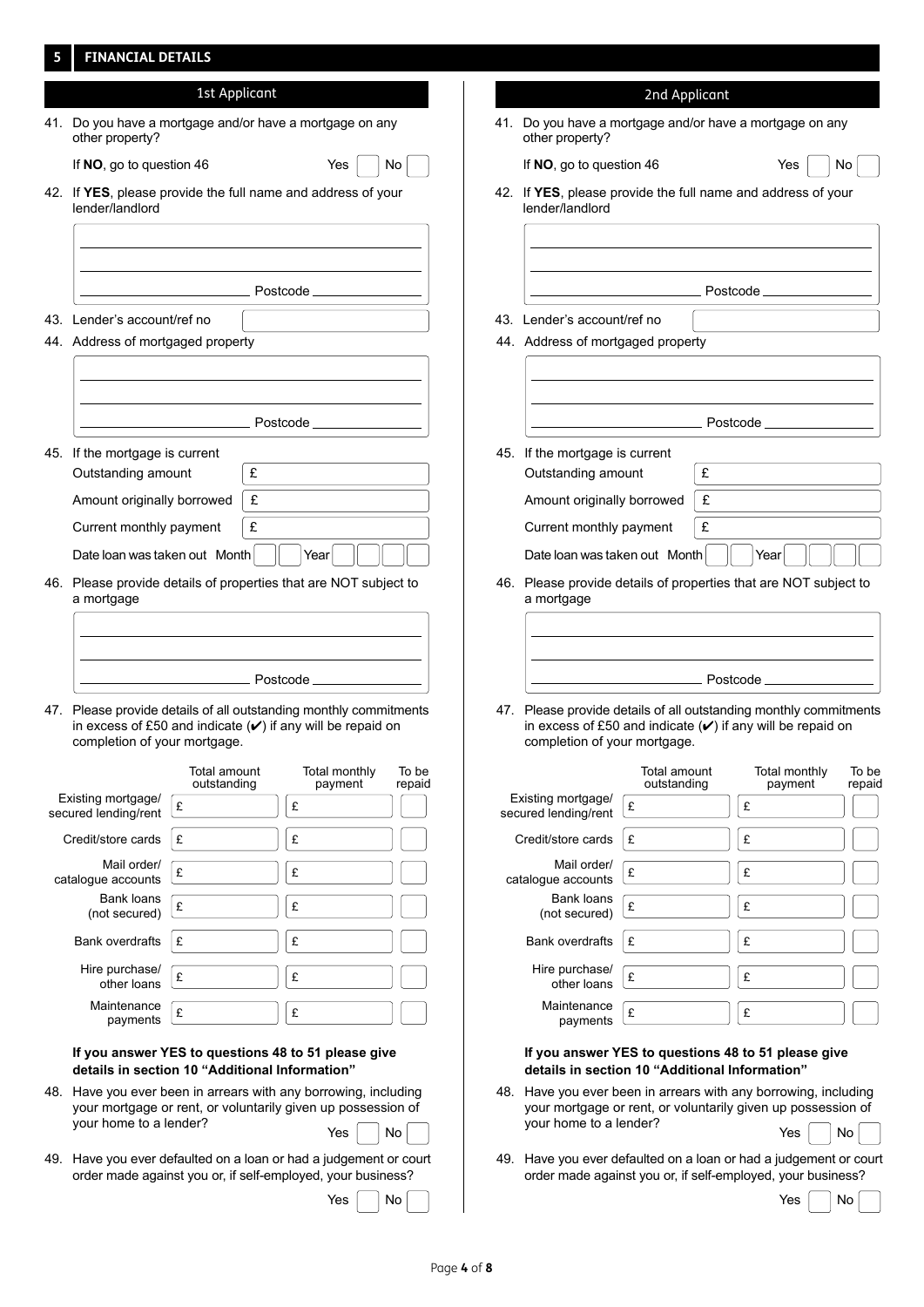| Financial details - continued |
|-------------------------------|
|-------------------------------|

|     | Financial details - continued                                                                                                                                                                     |                                                                                                                                                                                                   |
|-----|---------------------------------------------------------------------------------------------------------------------------------------------------------------------------------------------------|---------------------------------------------------------------------------------------------------------------------------------------------------------------------------------------------------|
|     | 1st Applicant                                                                                                                                                                                     | 2nd Applicant                                                                                                                                                                                     |
|     | 50. Have you ever been declared bankrupt, "en désastre", made<br>any arrangements with creditors or suffered any act indicative<br>of insolvency or anything equivalent in any part of the world? | 50. Have you ever been declared bankrupt, "en désastre", made<br>any arrangements with creditors or suffered any act indicative<br>of insolvency or anything equivalent in any part of the world? |
|     | No<br>Yes                                                                                                                                                                                         | No<br>Yes                                                                                                                                                                                         |
|     | 51. Do you have any criminal convictions?<br>No<br>Yes                                                                                                                                            | 51. Do you have any criminal convictions?<br>No<br>Yes                                                                                                                                            |
|     | <b>PROPERTY DETAILS</b>                                                                                                                                                                           |                                                                                                                                                                                                   |
|     | 52. Mortgage account number                                                                                                                                                                       |                                                                                                                                                                                                   |
|     | £<br>53. Estimated current value of the property                                                                                                                                                  |                                                                                                                                                                                                   |
|     | £<br>54. For Buy to let estimated monthly rental income                                                                                                                                           |                                                                                                                                                                                                   |
|     | 55. Address of mortgaged property                                                                                                                                                                 | 56. Correspondence address (if different)                                                                                                                                                         |
|     |                                                                                                                                                                                                   |                                                                                                                                                                                                   |
|     |                                                                                                                                                                                                   |                                                                                                                                                                                                   |
|     | Postcode.                                                                                                                                                                                         | Postcode.                                                                                                                                                                                         |
|     | 57. Please confirm the names of all persons aged 18 or over who will not be party to the mortgage but who will be living at the property:                                                         |                                                                                                                                                                                                   |
|     |                                                                                                                                                                                                   |                                                                                                                                                                                                   |
|     |                                                                                                                                                                                                   |                                                                                                                                                                                                   |
|     |                                                                                                                                                                                                   |                                                                                                                                                                                                   |
|     |                                                                                                                                                                                                   |                                                                                                                                                                                                   |
|     | <b>LOAN DETAILS</b>                                                                                                                                                                               |                                                                                                                                                                                                   |
|     |                                                                                                                                                                                                   |                                                                                                                                                                                                   |
|     | Important: The additional loan will be set up on a repayment basis.<br>58. Please provide full details of the amounts you wish to borrow.                                                         |                                                                                                                                                                                                   |
|     | Purpose of borrowing                                                                                                                                                                              | Sum required                                                                                                                                                                                      |
|     |                                                                                                                                                                                                   | £                                                                                                                                                                                                 |
|     |                                                                                                                                                                                                   | £                                                                                                                                                                                                 |
|     |                                                                                                                                                                                                   | £                                                                                                                                                                                                 |
|     |                                                                                                                                                                                                   | £                                                                                                                                                                                                 |
|     |                                                                                                                                                                                                   | £                                                                                                                                                                                                 |
|     |                                                                                                                                                                                                   | £                                                                                                                                                                                                 |
|     |                                                                                                                                                                                                   | £<br>Total advance required                                                                                                                                                                       |
|     | 59. Over how many years do you require the loan?<br>years                                                                                                                                         |                                                                                                                                                                                                   |
|     | 60. Has a survey/valuation been carried out since you purchased the property?                                                                                                                     | Yes<br>No                                                                                                                                                                                         |
|     | £<br>If YES, please state the valuation amount                                                                                                                                                    |                                                                                                                                                                                                   |
|     | Please supply the following:                                                                                                                                                                      |                                                                                                                                                                                                   |
| 61. | Name and address of lawyer/advocate                                                                                                                                                               |                                                                                                                                                                                                   |
|     |                                                                                                                                                                                                   | Postcode                                                                                                                                                                                          |
| 62. | Name and address of property insurance broker                                                                                                                                                     |                                                                                                                                                                                                   |
|     |                                                                                                                                                                                                   |                                                                                                                                                                                                   |
|     |                                                                                                                                                                                                   | Postcode                                                                                                                                                                                          |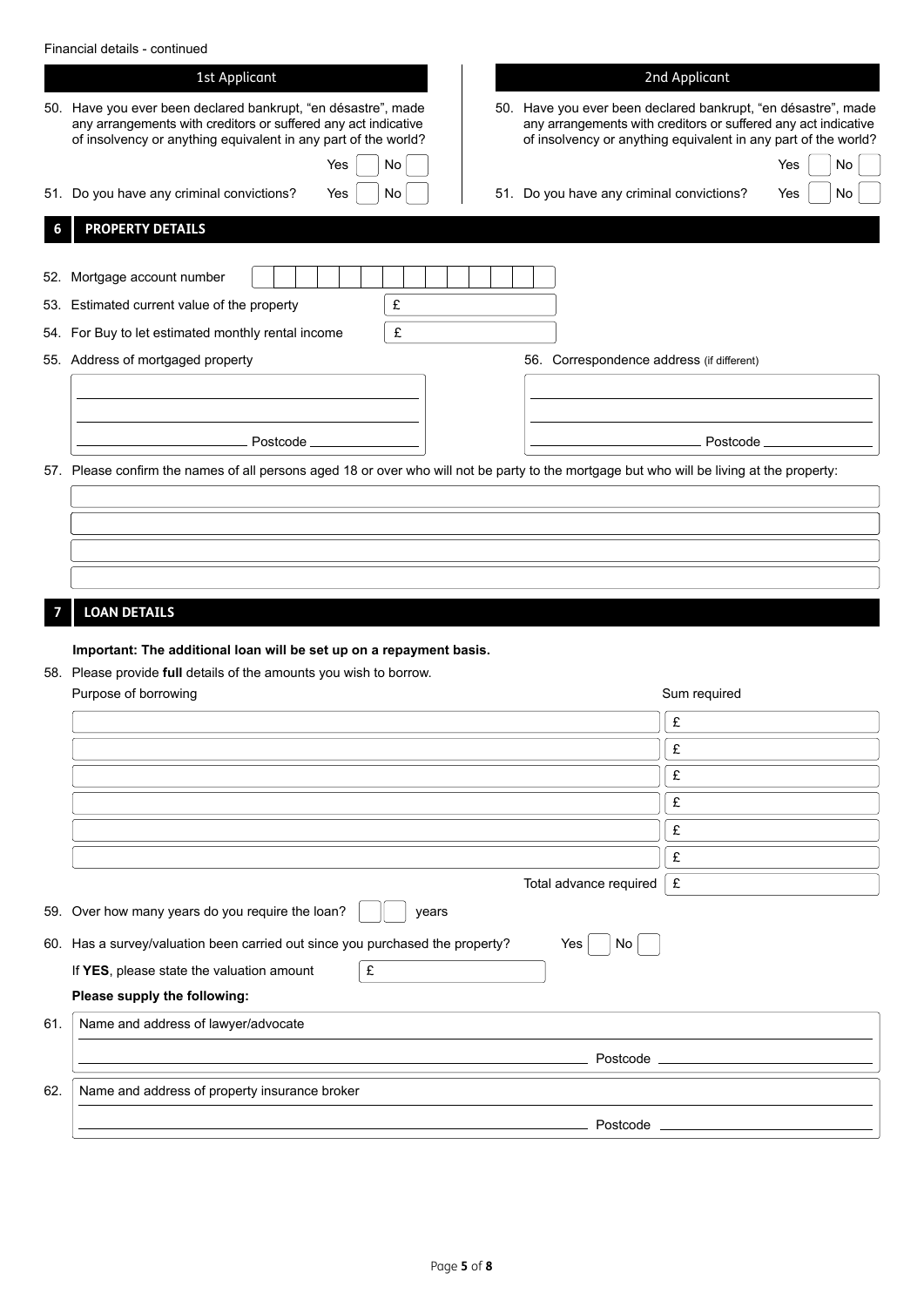#### **8 THE VALUATION**

We will require at your expense a surveyor's report and valuation of the property/properties, which is solely for our benefit in assessing that the property/properties has/have sufficient security for amount of loan applied for. However, it is strongly recommended that you arrange a more detailed report for your own protection.

Please note that a surveyor's report and valuation will be prepared by an independent valuer on whose behalf we do not accept liability. If you withdraw your mortgage application after the valuation has been carried out, we will not be able to refund the valuation fee.

Who should the valuer contact to gain access to the property?

Name Name Telephone number

### **9 HOW WE USE YOUR PERSONAL INFORMATION**

**A** The information which you provide to us or which we obtain through our dealings with you or in connection with your account will be held by us on our computers and in other records, even if your application does not proceed.

- We may use your personal information to help us provide the product(s) and service(s) you are applying for.
- In assessing your mortgage application for additional finance (and administering your loan and our relationship with you), we will make enquiries and searches with credit reference agencies (including Equifax and CallCredit) using your personal information and we will inform such agencies that you have an account with us and how you operate that account, including details of any default history. Credit reference agencies record details of all enquiries or searches whether the application proceeds or not, and these will be seen by other organisations carrying out similar checks. We may use credit-scoring methods to assess your application and verify your identity. All information received and recorded by credit agencies may be used by other lenders in making credit decisions about you. **You should be aware that if you do not meet the obligations of any agreement with Jersey Home Loans Limited, the availability of this information to credit reference agencies and therefore to other lenders may have a serious effect on your ability to obtain credit in the future.**

For the purpose of this application, if two or more applicants complete this form, when we conduct the credit search, a financial association will be created with the other person(s).

- To prevent or detect fraud, or to assist in verifying your identity, we may make searches of records held by Jersey Home Loans Limited, by our service providers, appointed representatives and related entities (including Kent Reliance Provident Society Limited (the "**Provident Society**")), subsidiaries of Kent Reliance or the Provident Society, or any subsidiary, holding company or affiliate from time to time of any entity named in this application (the "**Kent Reliance Group**").
- Jersey Home Loans Limited will check and record your details with fraud prevention agencies. If false or inaccurate information is provided and fraud is identified, details will be passed to fraud prevention agencies. Law enforcement agencies may access and use this information. Jersey Home Loans Limited will search for similar applications made by you to other lenders and, if fraud is suspected, other relevant details will be shared with those lenders. This information may also be used by other entities making financial and credit related decisions about you or in connection with any existing accounts for the purposes of detecting and preventing fraud. Please write to the Head of Compliance at Jersey Home Loans Limited, Reliance House, Sun Pier, Chatham, Kent ME4 4ET if you want to receive details of the relevant fraud prevention agencies.
- We will also use this information to:
	- a) update or enhance our customer records, deal with your enquiries and requests, and for account administration;
	- b) create and maintain a customer profile on you;
	- c) improve the quality of our products and services;
	- d) help us develop goods and services that may be of interest to you in the future; and
	- e) carry out detailed statistical and business analysis.
- We may also pass on this information:
	- a) to credit reference, law enforcement and fraud prevention agencies for the purpose of preventing or detecting fraud or where otherwise required by law;
	- b) to other appropriate organisations, including debt collection agencies, to enable debtors or defaulters to be traced and pursued for any sum due to us;
	- c) to any insurance company/local authority to which you may make an application for a guarantee in connection with this loan;
	- d) to your legal adviser, financial adviser, and/or organisation that introduced you to us and any other of your professional advisers;
	- e) to the person who values any property which is security for the mortgage, and we may use or give information about your property to others for the purpose of helping to value properties;
	- f) to regulatory authorities and any other person/corporate body having a legal right to the information;
	- g) to any person giving a guarantee in respect of the loan for which you are applying or their advisers;
	- h) to any other employer, accountant, bank, landlord or mortgagee, or other appropriate person from which we seek a reference about you;
	- i) to successors in title to our business, our service providers, and members of the Kent Reliance Group in order to provide the products and services you need. Where we transfer your personal information outside the European Economic Area, we will endeavour to protect your personal information in accordance with strict data protection standards and the Data Protection (Jersey) Law 2005;
	- j) to anyone to whom we transfer, or may transfer, our rights and duties under our agreement with you;
	- k) to any other organisation if the law allows us to do so; and
	- l) to our professional advisers, auditors, the insurer of the property, third party mortgage administration service providers and any individual or organisation that we contract to provide goods or services to us.

We may monitor and/or record telephone calls for service quality, to prevent/detect fraud and for training purposes.

If you have any questions about the Data Protection (Jersey) Law 2005 or your rights under it, please write to the Head of Compliance at Jersey Home Loans Limited, Reliance House, Sun Pier, Chatham, Kent ME4 4ET.

We may also use and disclose your information for marketing purposes where your marketing preferences permit us to do so.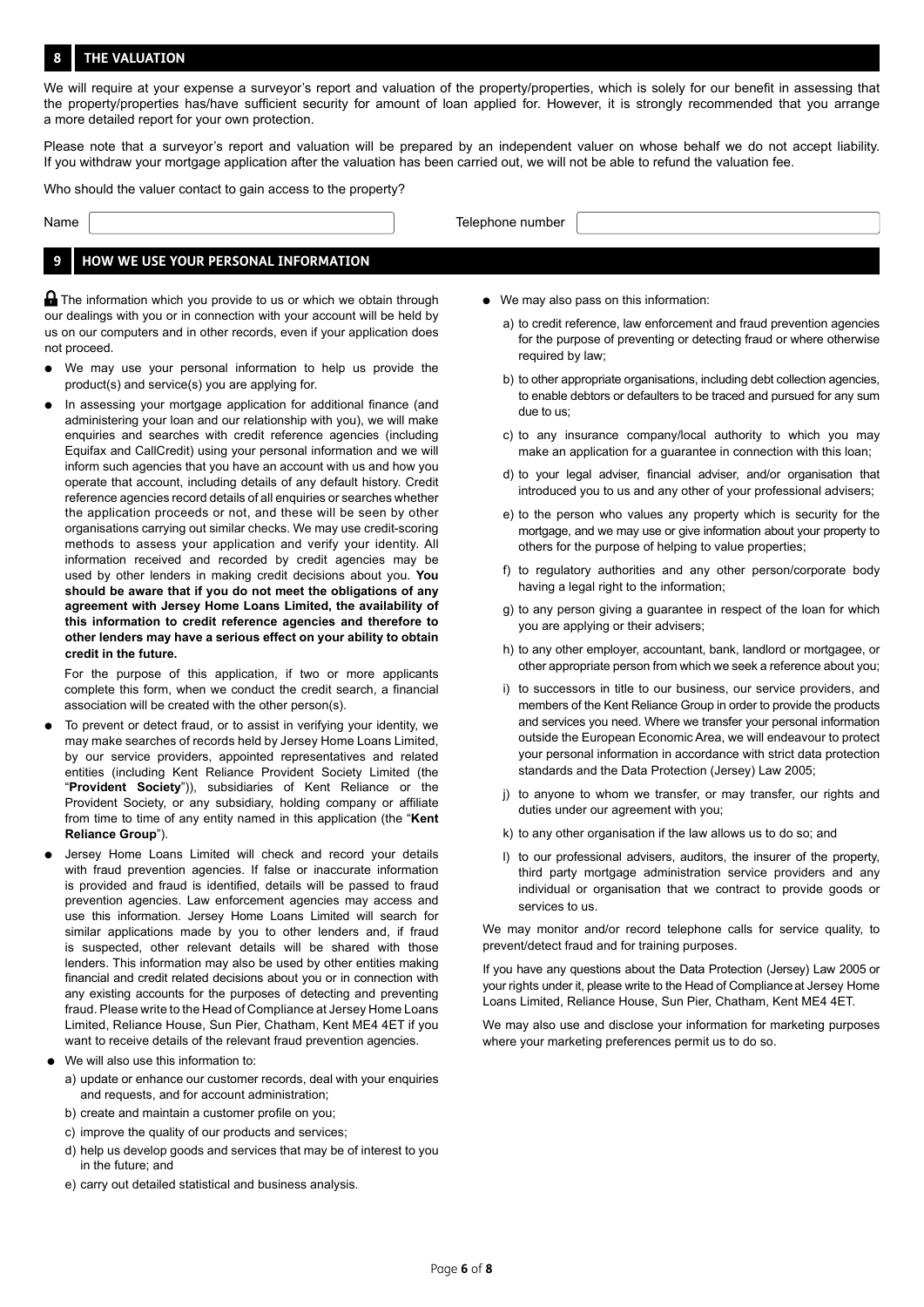Should you require more spaces, please continue on separate sheets of paper.

# **11 MARKETING PREFERENCES – WE PROMISE NOT TO BOMBARD YOUR INBOX...**

The Kent Reliance Group\* wishes to use the information you have provided to contact you by post, telephone, email and/or text message (SMS) to conduct customer surveys and provide information about offers, products and services that it believes may interest you.

If you do not wish your information to be used in this way, please tick this box

The Kent Reliance Group\* would also like to share your details with other carefully selected third parties so that they may contact you by post, telephone, email and/or text message (SMS) with information about offers, products and services that they believe may interest you. If you are happy to receive this information, please tick this box

You can change your preferences at any time by writing to Kent Reliance, Reliance House, Sun Pier, Chatham, Kent ME4 4ET.

\*The Kent Reliance Group includes: krbs, Kent Reliance Banking Services, Kent Reliance and the Kent Reliance Provident Society.